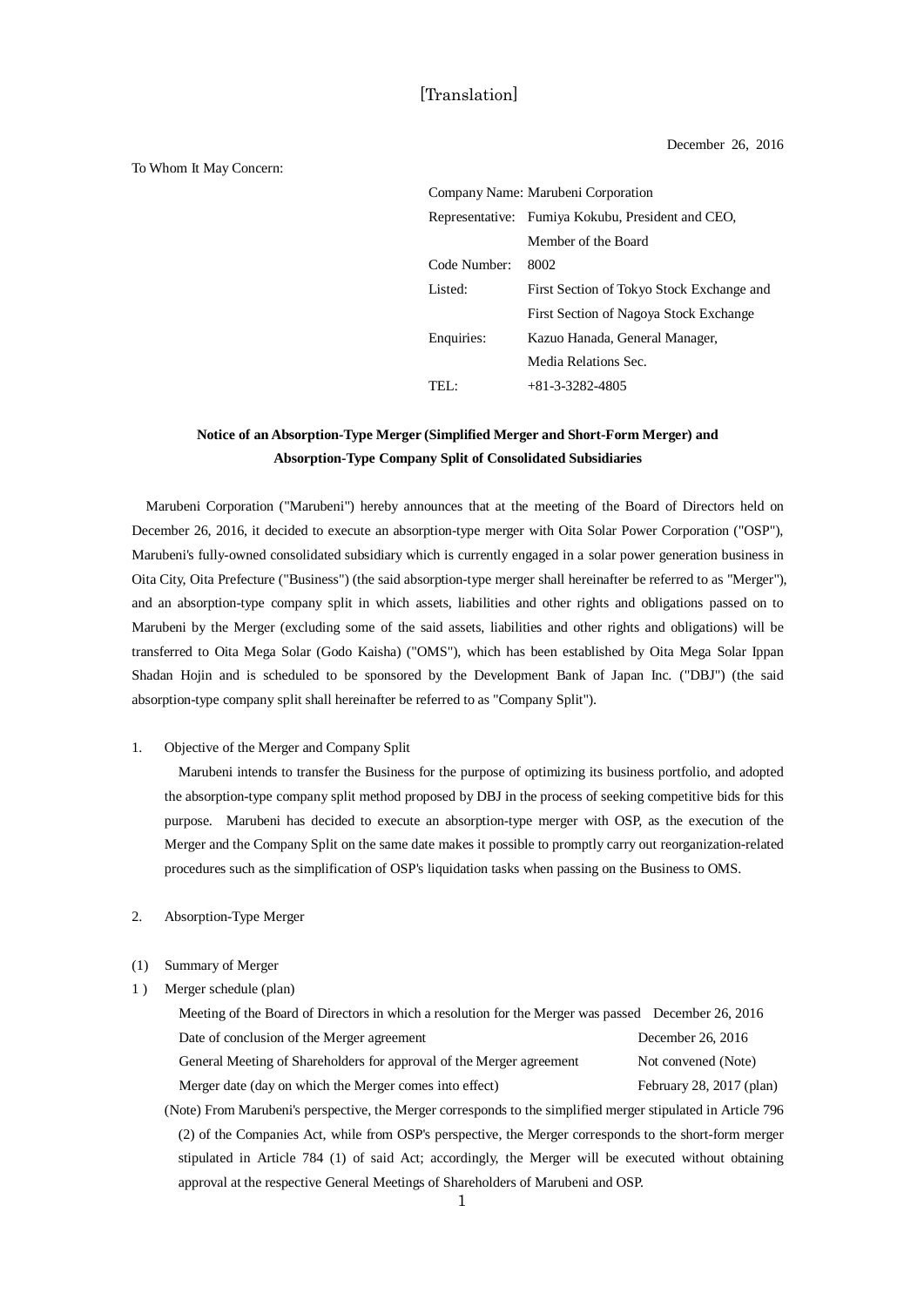### 2 ) Merger method

OSP will be dissolved by the absorption-type merger method, with Marubeni being the surviving company.

3 ) Description of allocations concerning Merger

As this is an absorption-type merger with Marubeni's fully-owned consolidated subsidiary, no shares will be allotted through the Merger and no consideration will be paid with respect to the Merger. The Merger does not involve any issuance of new shares or increase in paid-in capital.

- 4 ) Treatment of the dissolving company's stock options and bonds with stock options associated with the Merger Not applicable.
- (2) Profile of Parties to the Merger (as of September 30, 2016)
- 1) Surviving company

| $(1)$ Name                                                                             | Marubeni Corporation                                            |                                                           |                    |                    |  |
|----------------------------------------------------------------------------------------|-----------------------------------------------------------------|-----------------------------------------------------------|--------------------|--------------------|--|
| (2) Address                                                                            | 7-1, Nihonbashi 2-chome, Chuo-ku, Tokyo, Japan                  |                                                           |                    |                    |  |
| (3) Representative's                                                                   |                                                                 | President and CEO, Member of the Board Fumiya Kokubu      |                    |                    |  |
| title/name                                                                             |                                                                 |                                                           |                    |                    |  |
| (4) Main businesses                                                                    |                                                                 | Export, import, sales, etc. of domestic and foreign goods |                    |                    |  |
| (5) Paid-in capital                                                                    |                                                                 | ¥262,686 million                                          |                    |                    |  |
| (6) Incorporated                                                                       | December 1, 1949                                                |                                                           |                    |                    |  |
| (7) Number of shares issued                                                            |                                                                 | Common stock 1,737,940,900 shares                         |                    |                    |  |
| and outstanding                                                                        |                                                                 |                                                           |                    |                    |  |
| (8) Fiscal year-end                                                                    | March 31                                                        |                                                           |                    |                    |  |
| (9) Major shareholders and                                                             |                                                                 | The Master Trust Bank of Japan, Ltd. (Trust Account)      |                    | 4.62%              |  |
| shareholding ratio                                                                     |                                                                 | Japan Trustee Services Bank, Ltd. (Trust Account)         |                    | 4.48%              |  |
|                                                                                        | BJBS S/A Suhail S A AL M Bahwan A/O Saad S Bahwa N A/O<br>2.87% |                                                           |                    |                    |  |
|                                                                                        | Omar S Bahwan - 2                                               |                                                           |                    |                    |  |
|                                                                                        | Sompo Japan Nipponkoa Insurance Inc.                            |                                                           |                    | 2.42%              |  |
|                                                                                        | Meiji Yasuda Life Insurance Company                             |                                                           |                    | 2.41%              |  |
|                                                                                        | Japan Trustee Services Bank, Ltd. (Trust Account 9)             |                                                           |                    | 1.89%              |  |
|                                                                                        | Mizuho Bank, Ltd.                                               |                                                           |                    | 1.73%              |  |
|                                                                                        | Tokio Marine and Nichido Fire Insurance Co., Ltd.               |                                                           |                    | 1.43%              |  |
|                                                                                        | The Dai-ichi Life Insurance Co., Ltd.                           |                                                           |                    | 1.43%              |  |
|                                                                                        | Japan Trustee Services Bank, Ltd. (Trust Account 7)             |                                                           |                    | 1.40%              |  |
| (10) Financial position and business results over last three years (consolidated/IFRS) |                                                                 |                                                           |                    |                    |  |
|                                                                                        |                                                                 | Fiscal year ended                                         | Fiscal year ended  | Fiscal year ended  |  |
|                                                                                        |                                                                 | March 31, 2014                                            | March 31, 2015     | March 31, 2016     |  |
| Total equity attributable to owners of the                                             |                                                                 | ¥1,383,358 million                                        | ¥1,518,515 million | ¥1,317,052 million |  |
| parent                                                                                 |                                                                 |                                                           |                    |                    |  |
| Total assets                                                                           |                                                                 | ¥7,256,085 million                                        | ¥7,673,064 million | ¥7,117,686 million |  |
| Equity attributable to owners of the parent                                            |                                                                 | ¥797.14                                                   | ¥875.04            | ¥758.95            |  |
| per share                                                                              |                                                                 |                                                           |                    |                    |  |
| Revenue                                                                                |                                                                 | ¥7,055,700 million                                        | ¥7,834,295 million | ¥7,300,299 million |  |
| Profit before tax                                                                      |                                                                 | ¥236,373 million                                          | ¥124,614 million   | ¥90,559 million    |  |
| Profit attributable to owners of the parent                                            |                                                                 | ¥210,945 million                                          | ¥105,604 million   | ¥62,264 million    |  |
| Basic and diluted earnings per share                                                   |                                                                 | ¥121.52                                                   | ¥60.85             | ¥35.88             |  |
| attributable to owners of the parent                                                   |                                                                 |                                                           |                    |                    |  |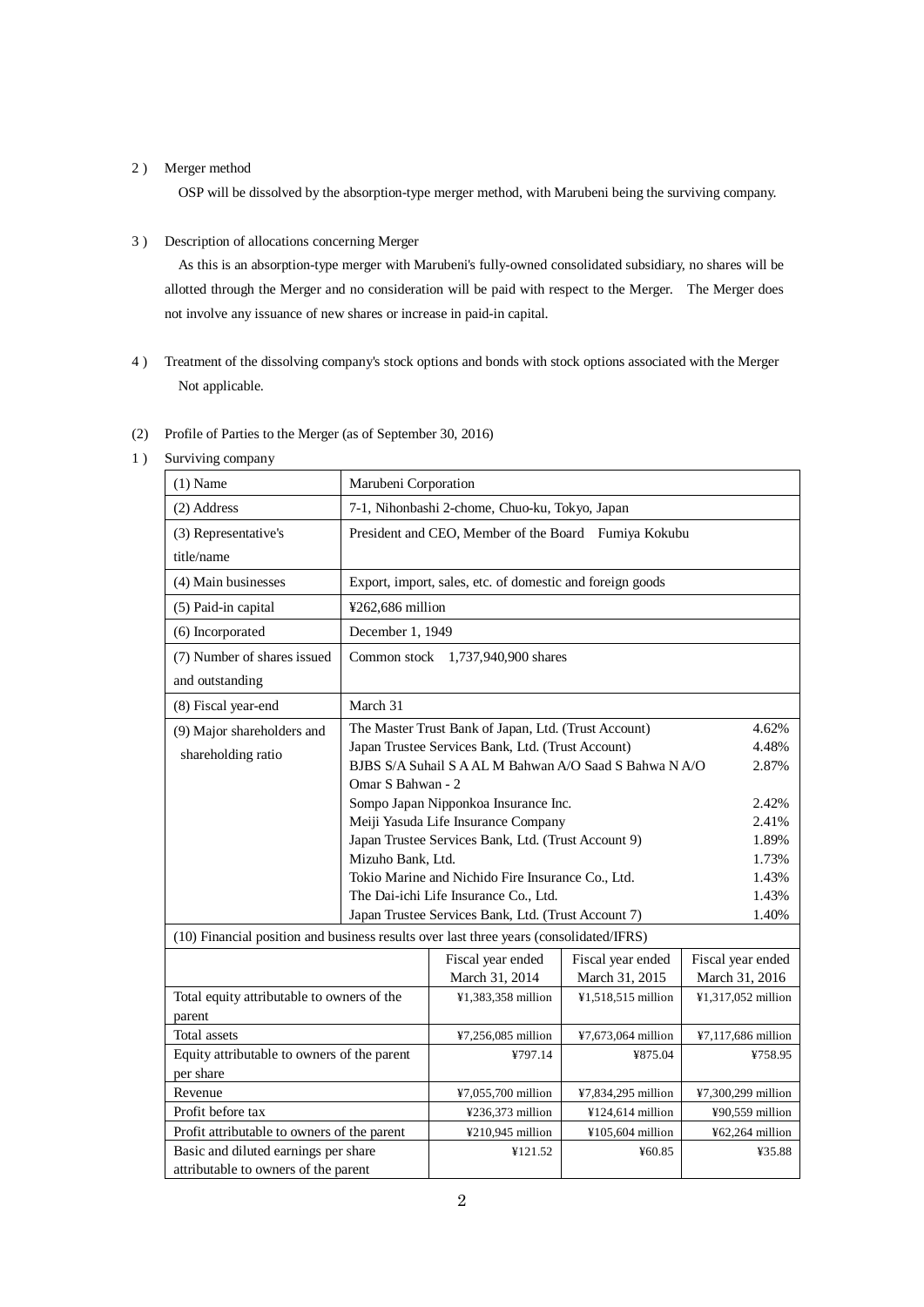### 2) Dissolving company

| $(1)$ Name                                                                                   | Oita Solar Power Corporation                                             |                                                  |                   |  |
|----------------------------------------------------------------------------------------------|--------------------------------------------------------------------------|--------------------------------------------------|-------------------|--|
| (2) Address                                                                                  |                                                                          | 2, Oaza Aosaki, Oita-shi, Oita Prefecture, Japan |                   |  |
| (3) Representative's                                                                         | Managing Director Yoichi Fujimoto                                        |                                                  |                   |  |
| title/name                                                                                   |                                                                          |                                                  |                   |  |
| (4) Main businesses                                                                          | (1) Business relating to construction, operation and management of solar |                                                  |                   |  |
|                                                                                              | power plant                                                              |                                                  |                   |  |
|                                                                                              | (2) Business of supplying electricity generated by solar power           |                                                  |                   |  |
|                                                                                              | (3) Any and all businesses incidental or related to the preceding items  |                                                  |                   |  |
| (5) Paid-in capital                                                                          | ¥50 million                                                              |                                                  |                   |  |
| (6) Incorporated                                                                             | October 19, 2012                                                         |                                                  |                   |  |
| (7) Number of shares issued                                                                  | $2,000$ shares                                                           |                                                  |                   |  |
| and outstanding                                                                              |                                                                          |                                                  |                   |  |
| (8) Fiscal year-end                                                                          | March 31                                                                 |                                                  |                   |  |
| (9) Major shareholder and                                                                    | Marubeni Corporation<br>100%                                             |                                                  |                   |  |
| shareholding ratio                                                                           |                                                                          |                                                  |                   |  |
| (10) Financial position and business results over last three years (non-consolidated/J-GAAP) |                                                                          |                                                  |                   |  |
|                                                                                              | Fiscal year ended                                                        | Fiscal year ended                                | Fiscal year ended |  |
|                                                                                              | March 31, 2014                                                           | March 31, 2015                                   | March 31, 2016    |  |
| Net assets                                                                                   | ¥256 million                                                             | ¥934 million                                     | ¥473 million      |  |
| Total assets                                                                                 | ¥26,589 million                                                          | ¥23,879 million                                  | $421,560$ million |  |
| Net assets per share                                                                         | ¥128,000                                                                 | ¥467,000                                         | ¥237,000          |  |
| <b>Sales</b>                                                                                 | ¥258 million                                                             | ¥3,989 million                                   | ¥3,936 million    |  |
| Operating income                                                                             | ¥129 million                                                             | ¥2,127 million                                   | ¥1,850 million    |  |
| Ordinary income                                                                              | ¥292 million                                                             | ¥1,745 million                                   | ¥1,457 million    |  |
| Net income                                                                                   | ¥194 million                                                             | ¥1,197 million                                   | ¥1,027 million    |  |
| Earnings per share                                                                           | ¥97,000<br>¥599,000<br>¥514,000                                          |                                                  |                   |  |

### (3) Status after Merger

There are no changes to be made in Marubeni's name, address, representative's title/name, main businesses, paid-in capital or fiscal year-end due to the Merger.

- 3. Absorption-Type Company Split
- (1) Summary of the Company Split
- 1 ) Company Split schedule (plan)

Meeting of the Board of Directors in which a resolution for the Company Split was passed December 26, 2016

| Date of conclusion of the Company Split agreement                                               | December 26, 2016          |
|-------------------------------------------------------------------------------------------------|----------------------------|
| General Meeting of Shareholders for approval of the Company Split agreement Not convened (Note) |                            |
| Company Split date (day on which the Company Split comes into effect)                           | February 28, $2017$ (plan) |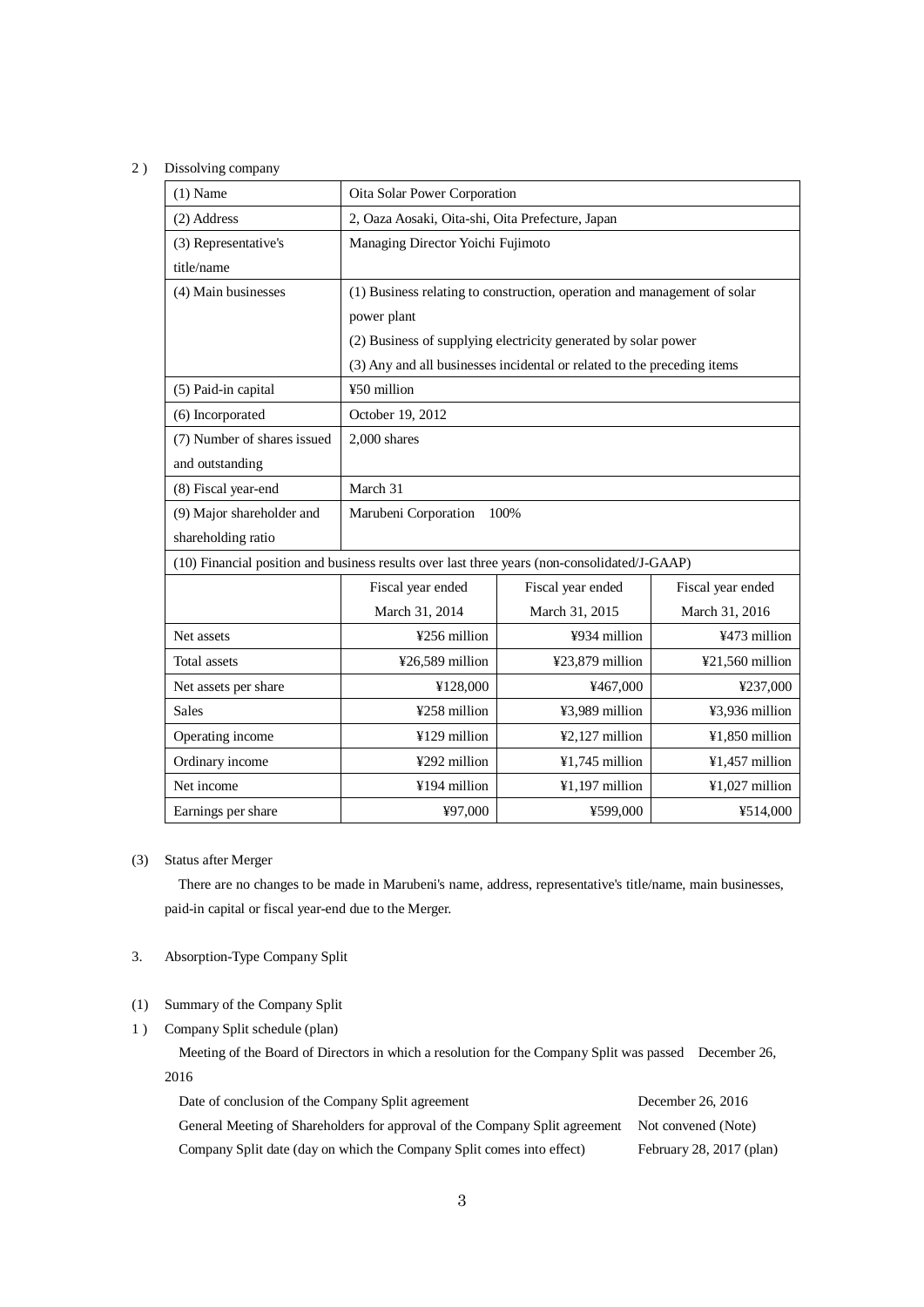- (Note) From Marubeni's perspective, the Company Split corresponds to the simplified absorption-type company split stipulated in Article 784 (2) of the Companies Act and will thus be executed without obtaining approval at the General Meeting of Shareholders. From OMS's perspective, the employees of the splitting company will not be made employees of the succeeding company in this Company Split, so the consent of all members stipulated in Article 802 (1)(ii) of the Companies Act need not be obtained.
- 2 ) Company split method

Marubeni will be the company splitting in the absorption-type split, while OMS will be the company succeeding in the absorption-type split.

- 3 ) Description of allocations concerning the Company Split Upon executing the Company Split, OMS is expected to pay cash in the amount of approximately ¥40 billion to Marubeni.
- 4 ) Treatment of stock options and bonds associated with the Company Split Not applicable.
- 5 ) Increase/decrease in paid-in capital due to the Company Split There is no increase/decrease in paid-in capital due to the Company Split.

#### 6 ) Rights and obligations to be passed on to the succeeding company

Marubeni's assets, liabilities and other rights and obligations related to the Business as defined in the absorption-type company split agreement as of the day on which the Company Split comes into effect will be passed on. In regards to the method of transferring Marubeni's debts to OMS, OMS will take over and release Marubeni from such debts.

### 7 ) Debt repayment prospects

No problems are deemed to exist with respect to the prospect for the repayment of debts to be passed on to OMS in the Company Split.

(2) Approach to allocations concerning the Company Split

Marubeni sought competitive bids as part of its efforts to ensure fairness and appropriateness in the calculation of the value under consideration in the Company Split, and compared and examined each business value calculated based on the cash flows of the Business received from more than a dozen bidders. In conjunction with this, Marubeni carefully and repeatedly engaged in discussions with one of the bidders—namely, DBJ—while using recent similar cases involving the sale of solar power generation assets, etc. as reference, and ultimately reached an agreement that the consideration stated in "3. Absorption-type Company Split (1) Outline of Company Split 3) Description of allocations concerning Company Split" is commensurate with the value of assets, liabilities and other rights and obligations relating to the Business to be transferred to OMS by the Company Split. Of note, various assumptions concerning the calculation of value and other such details will not be disclosed pursuant to the agreement with the succeeding company, etc.

- (3) Profile of Parties to the Company Split
- 1 ) Company splitting in the absorption-type split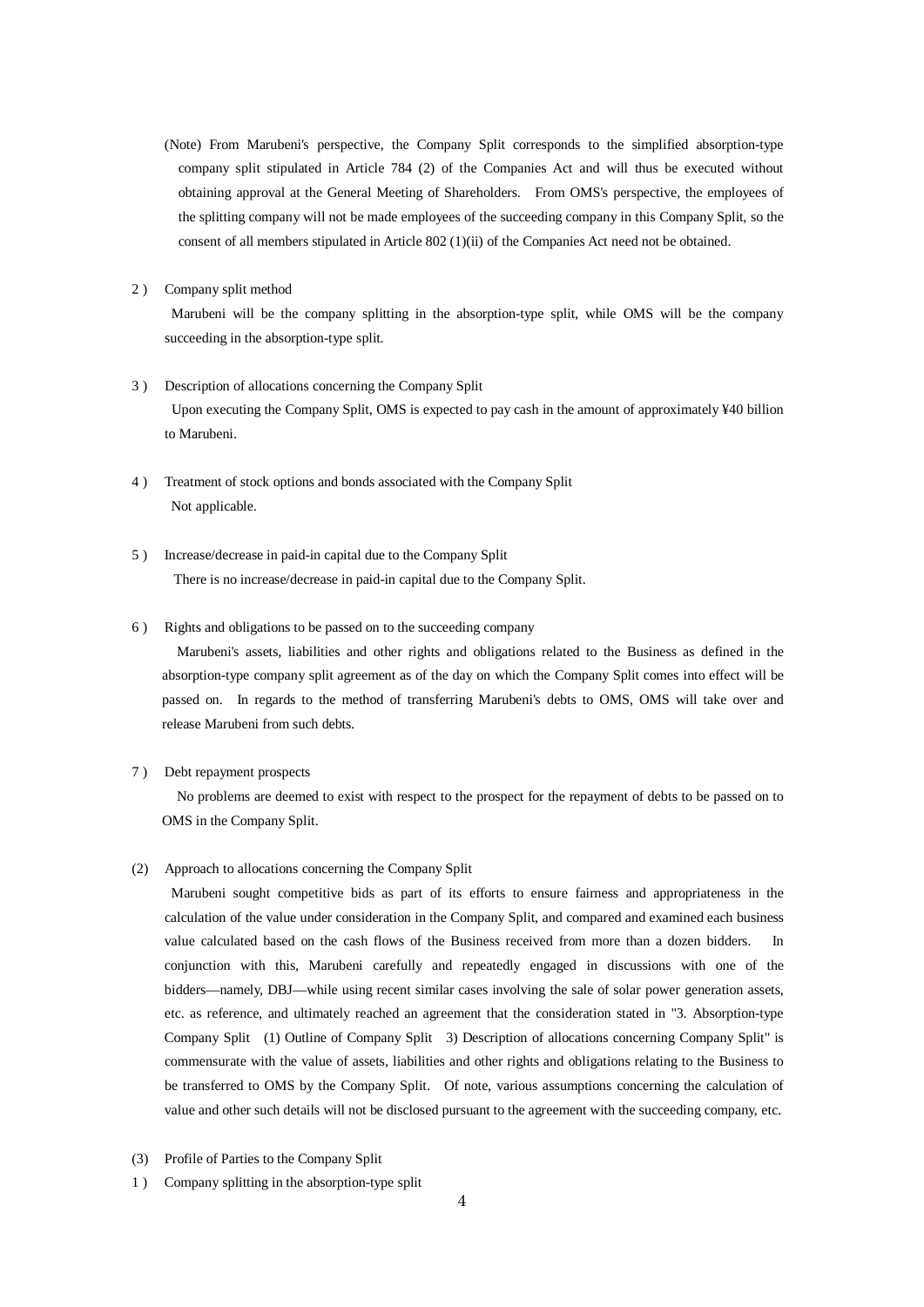As per "2. Absorption-type Merger (2) Profile of Parties to the Merger 1) Surviving company".

| $(1)$ Name                | Oita Mega Solar (Godo Kaisha)                                            |  |  |
|---------------------------|--------------------------------------------------------------------------|--|--|
| (2) Address               | 3-1-1 Marunouchi, Chiyoda-ku, Tokyo, Japan                               |  |  |
| (3) Representative member | Oita Mega Solar Ippan Shadan Hojin, inside Tokyo Kyodo Accounting Office |  |  |
| (4) Representative's      | <b>Executive Officer</b><br>Hisayoshi Kitagawa                           |  |  |
| title/name                |                                                                          |  |  |
| (5) Main businesses       | (1) Business relating to construction, operation and management of solar |  |  |
|                           | power plant                                                              |  |  |
|                           | (2) Business of supplying electricity generated by solar power           |  |  |
|                           | (3) Any and all businesses incidental or related to the preceding items  |  |  |
| (6) Paid-in capital       | ¥100,000                                                                 |  |  |
| (7) Established           | December 26, 2016                                                        |  |  |
| (8) Fiscal year-end       | December 31                                                              |  |  |
| (9) Member and            | Oita Mega Solar Ippan Shadan Hojin<br>100%                               |  |  |
| shareholding ratio        |                                                                          |  |  |

2 ) Company succeeding in the absorption-type split

## 3 ) Profile of sponsor

| $(1)$ Name           | Development Bank of Japan Inc.                                 |  |
|----------------------|----------------------------------------------------------------|--|
| (2) Address          | 9-6, Otemachi 1-chome, Chiyoda-ku, Tokyo, Japan                |  |
| (3) Representative's | President & CEO Masanori Yanagi                                |  |
| title/name           |                                                                |  |
| (4) Main businesses  | Provision of long-term financing (investments and loans), etc. |  |
| (5) Paid-in capital  | ¥1,000,424 million (funded by the Japanese government in full) |  |
| (6) Established      | October 1, 2008                                                |  |
| (7) Fiscal year-end  | March 31                                                       |  |

## (4) Description of assets and liabilities to be split

- 1 ) Description of business to be split The Business
- 2 ) Business results of the Business to be split (fiscal year ended March 31, 2016) Sales: ¥3,936 million

## 3 ) Itemization and book value of assets and liabilities to be split

| Assets             |               | Liabilities        |               |
|--------------------|---------------|--------------------|---------------|
| Item               | Book value    | Item               | Book value    |
|                    | (million yen) |                    | (million yen) |
| Current assets     | 0             | Current assets     |               |
| Non-current assets | 16,464        | Non-current assets |               |
| Total              | 16,464        | Total              |               |